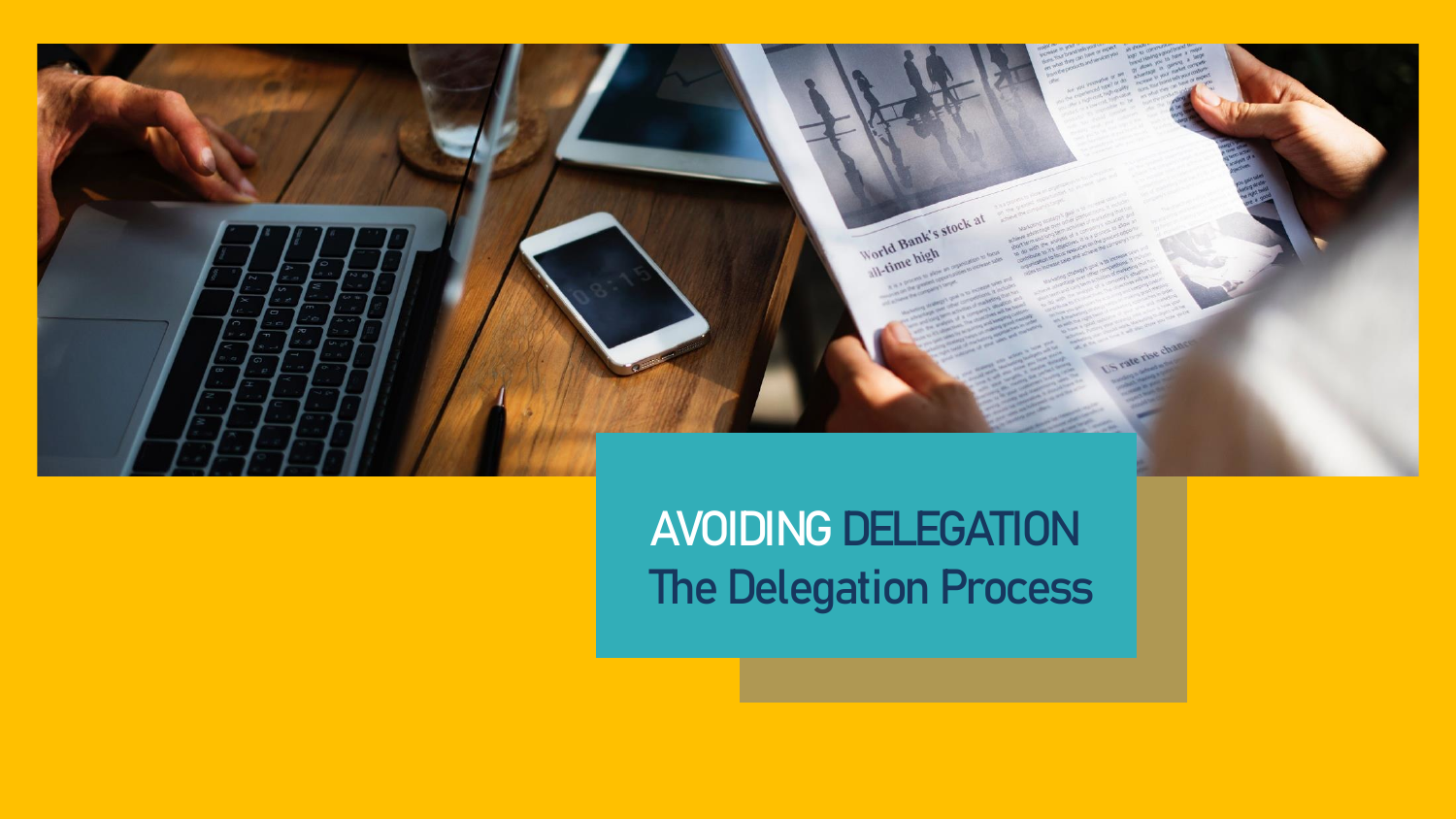# **Objectives**







**Consequences of non-Delegation**



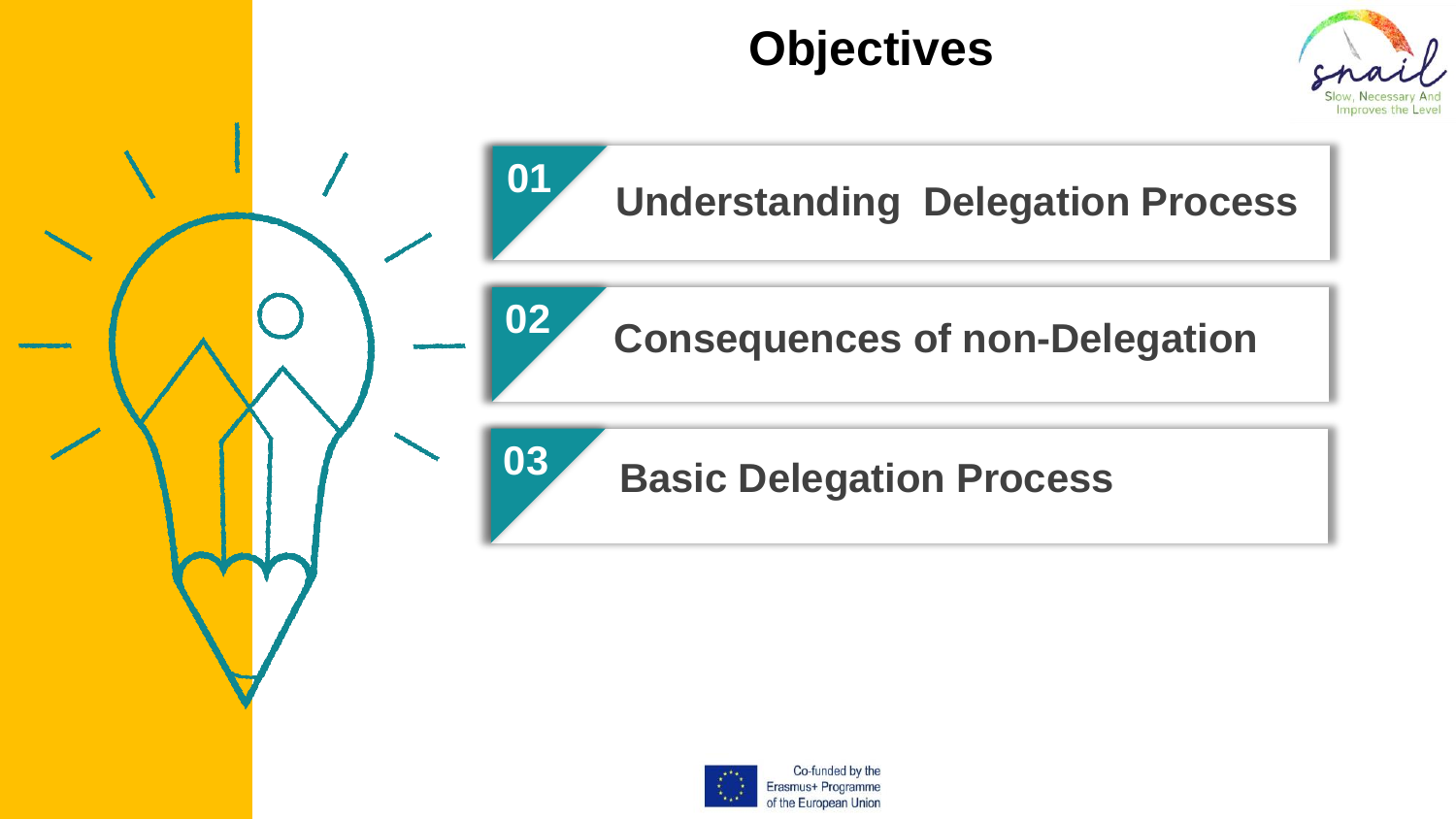

# **Content**



# **The Delegation Process**

**Characteristics and Elements**

# **Pre-requirements & Benefits of Delegation**

**08 Principle of Delegations**

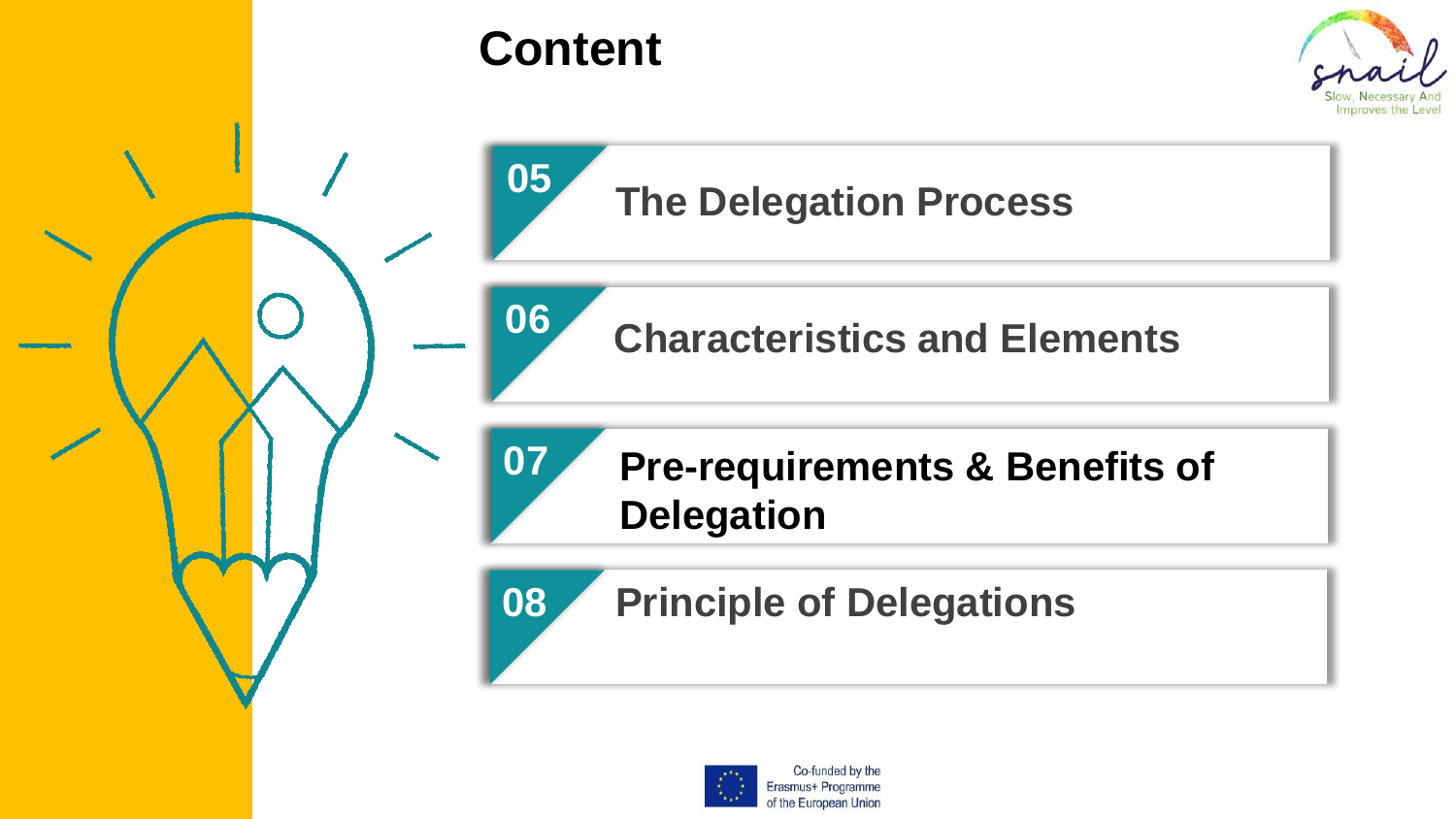

# **Content**

**05**

**06**



# **Micro-management Vs Delegation**

#### **Other Benefits of Delegation**



Co-funded by the Erasmus+ Programme of the European Union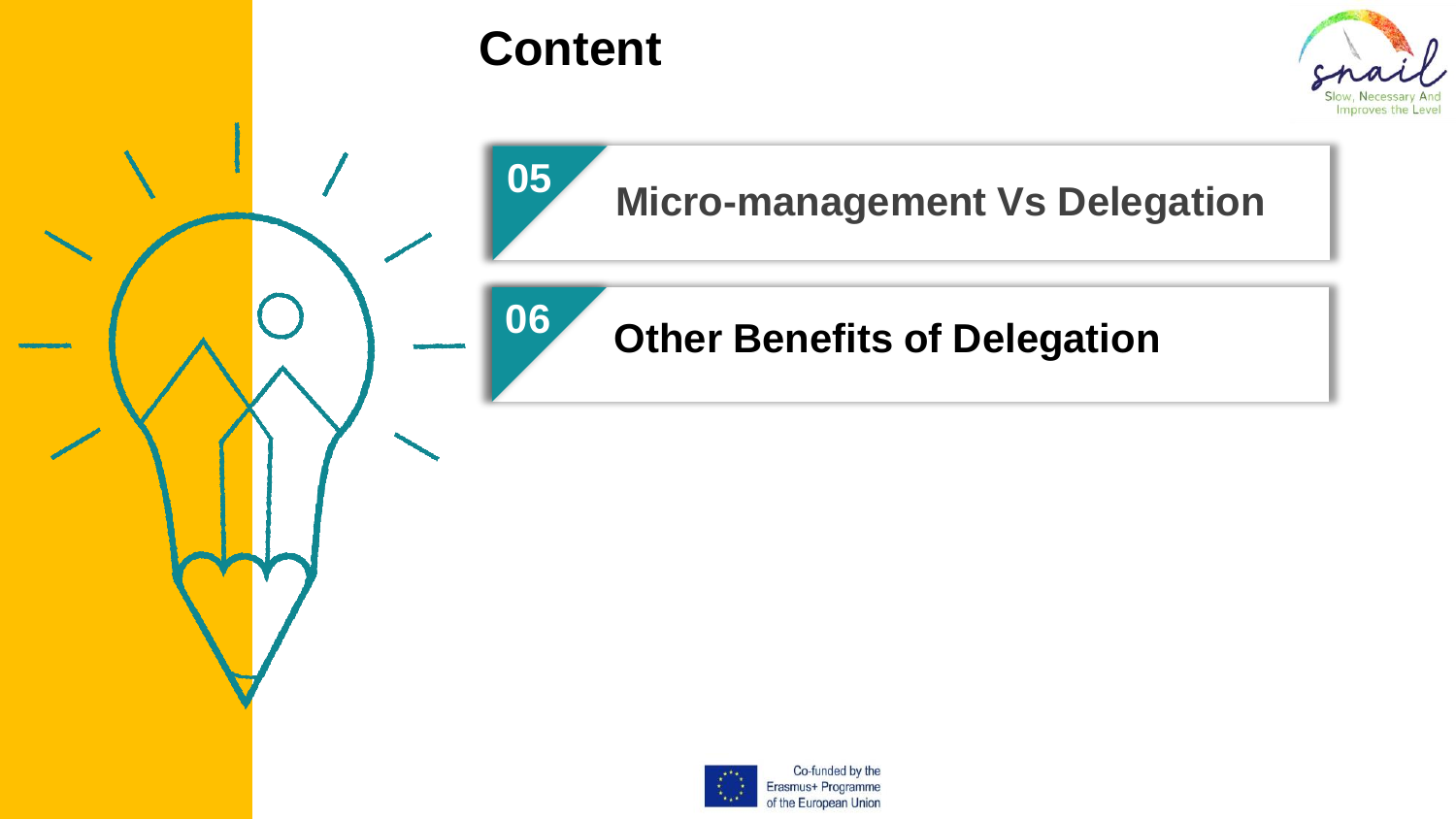

# The Delegation Process



Monitoring: know how to identify the key moments to supervise the work and measure the results.

Communicate: let everyone know about the delegated functions and activities.

Prioritise: Delegate first activities t hat are repetitive and operational.

> Know who to delegate to: Choose people who add value to the work.

Make the expectations of the job clear: Explain to the delegate what is expected.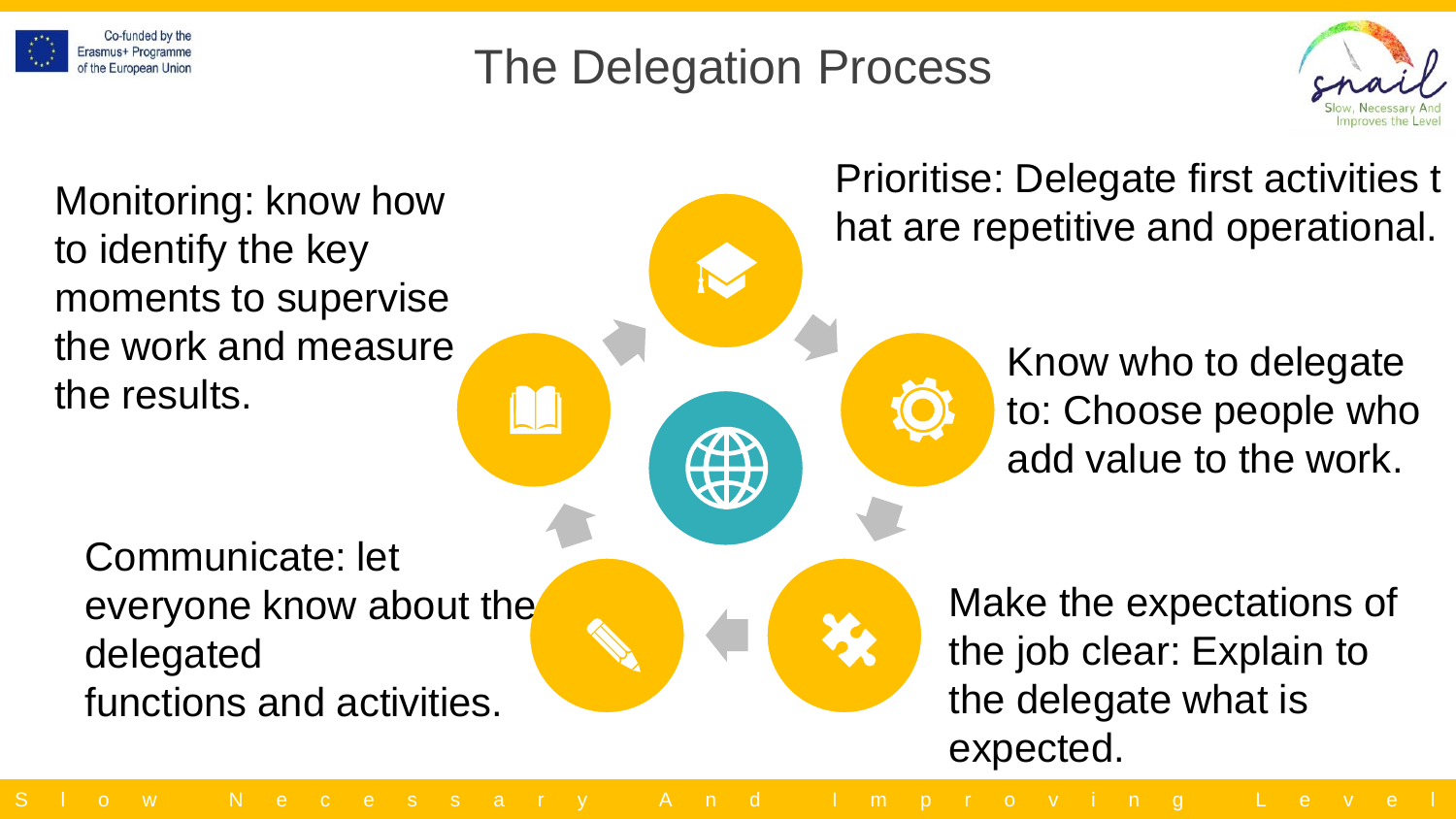

## Characteristics of the Delegation Process



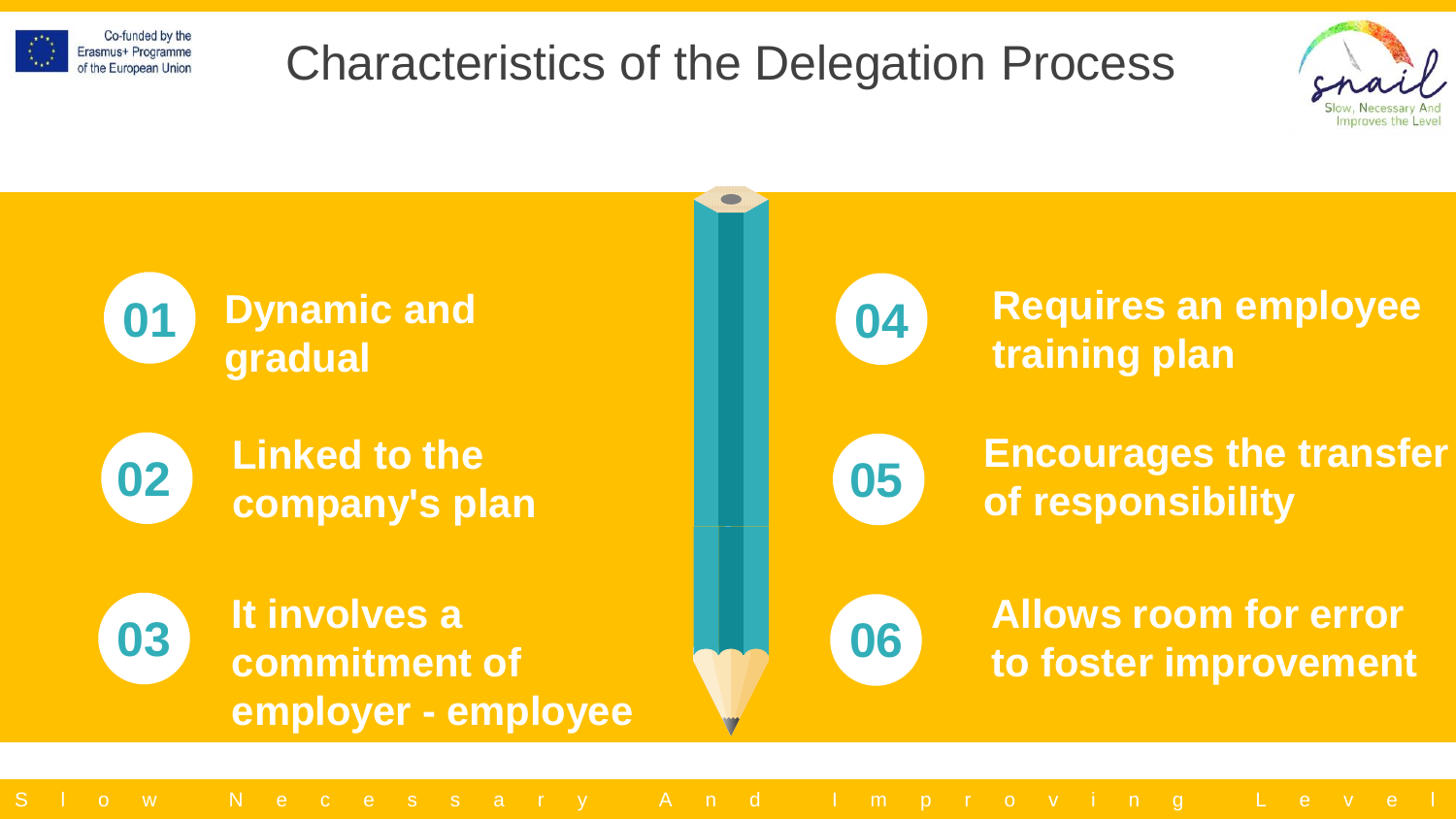

#### Elements of the Delegation Process



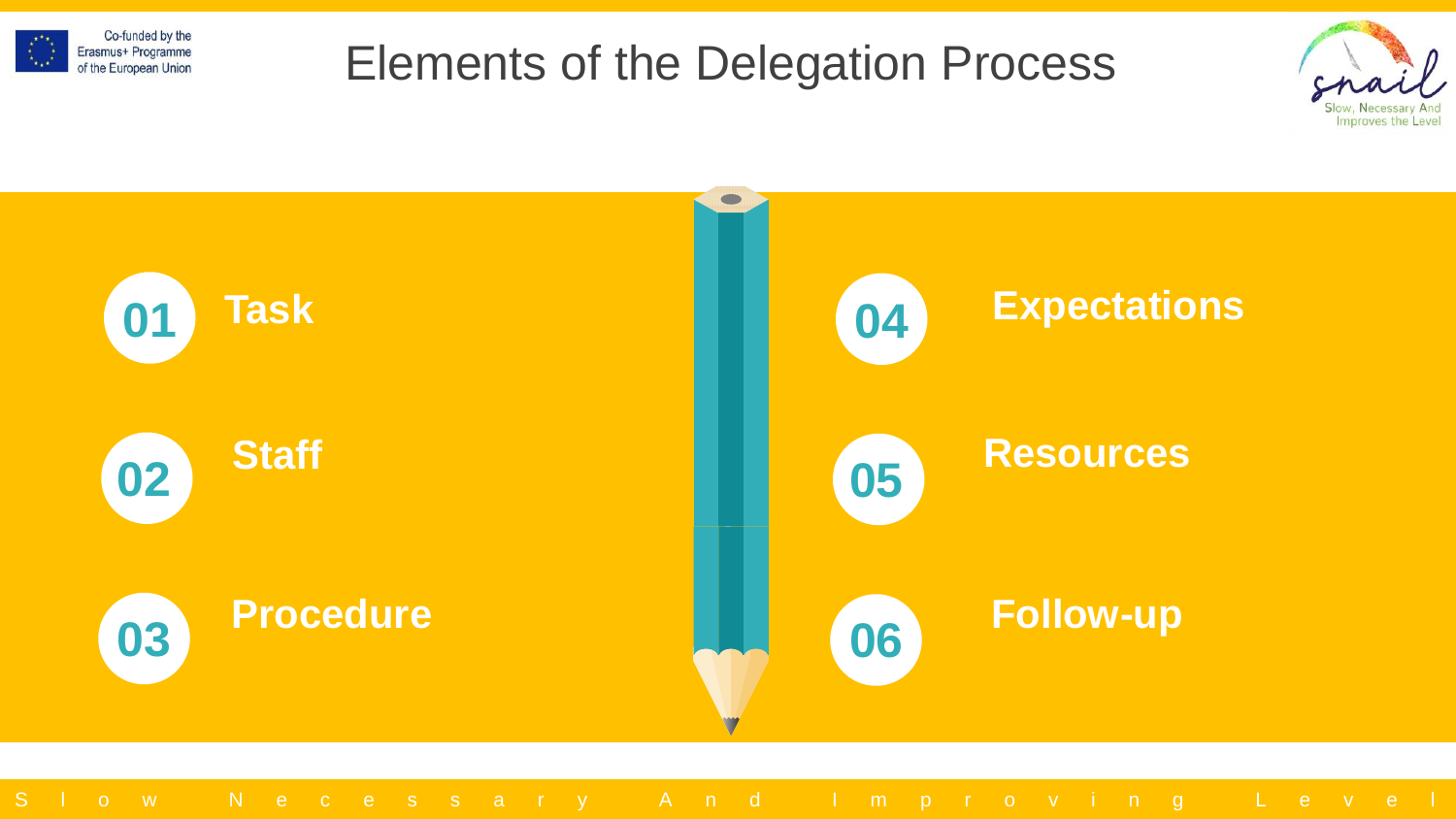

## Pre-requirements to Delegation





- **01** F Analyse the function or task to be carried out
	- Link it to the company overall objectives
	- Introduce the task and its relevance to the company



- Know the qualities, knowledge and skills of the candidates
- **Explore their motivations**
- Do try to match both of the above with the task delegated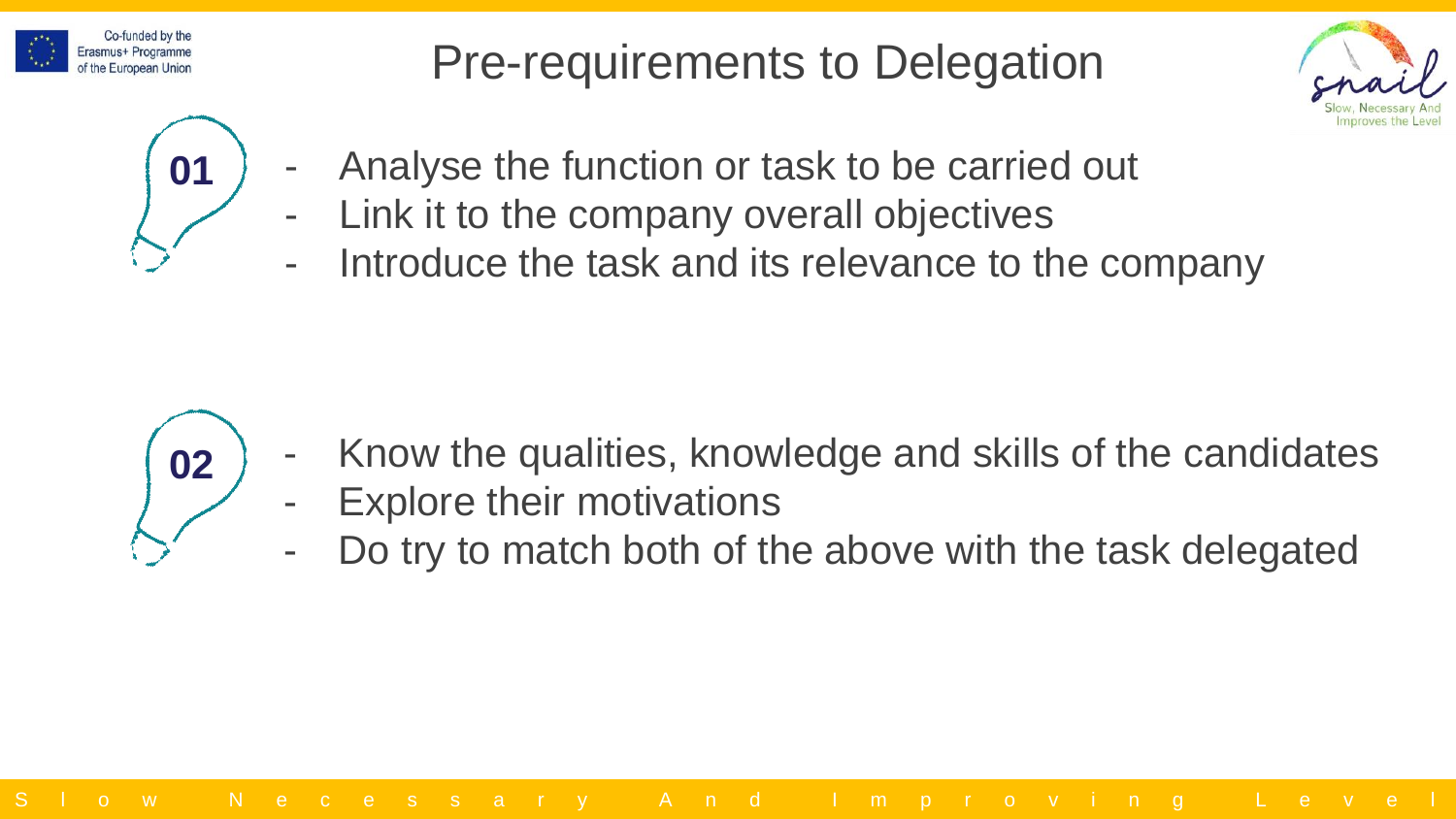

# Pre-requirements to Delegation





- **03** F Transmit the organisation's plans and strategies to the team
	- Put in place a supportive plan for the execution
	- Create feed back process to be activated during the execution



- Open channels of communication to gather new ideas
- See delegation as an opportunity to improve processes
- Establish the right dissemination procedures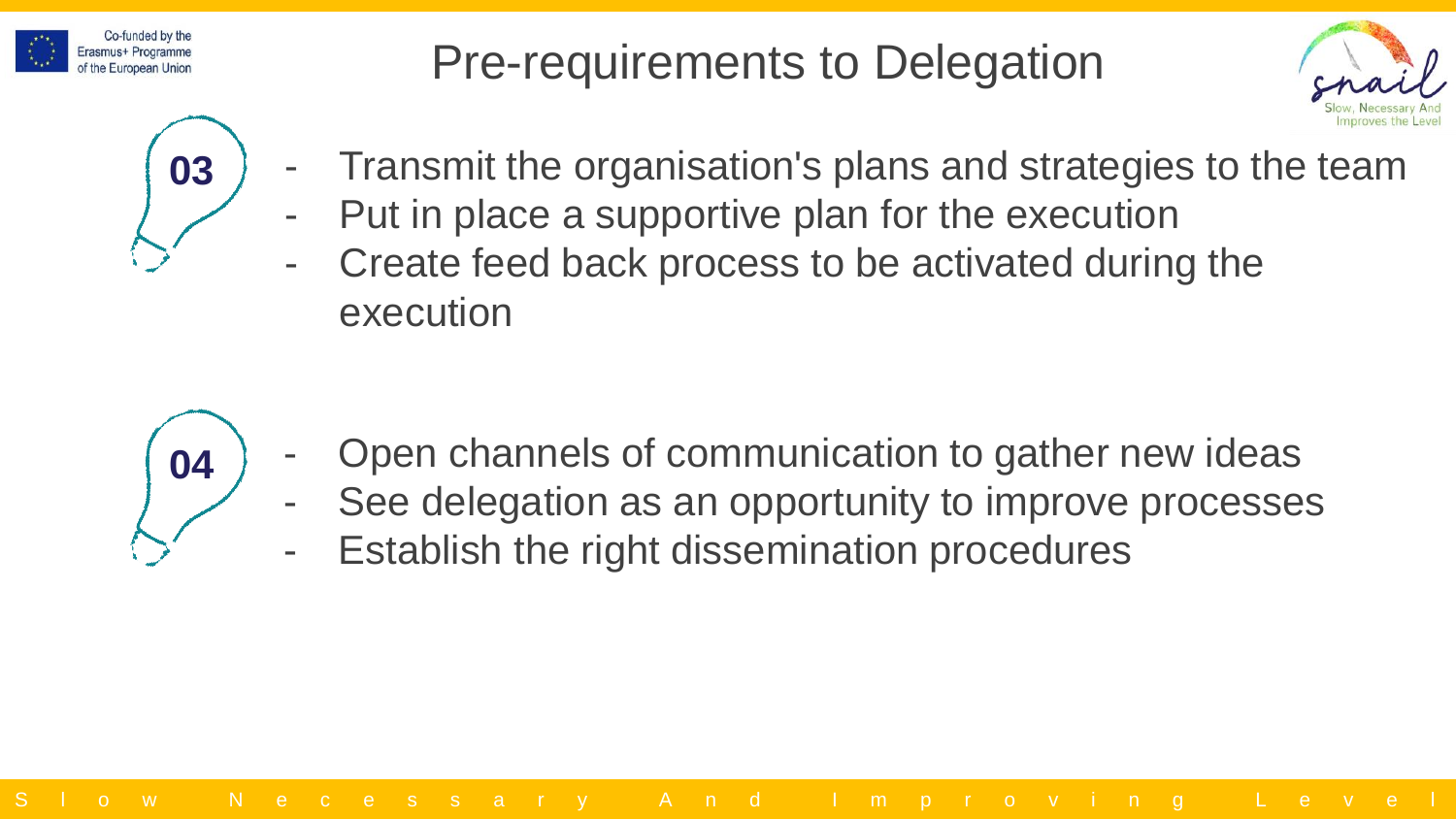



# Benefits of Delegation

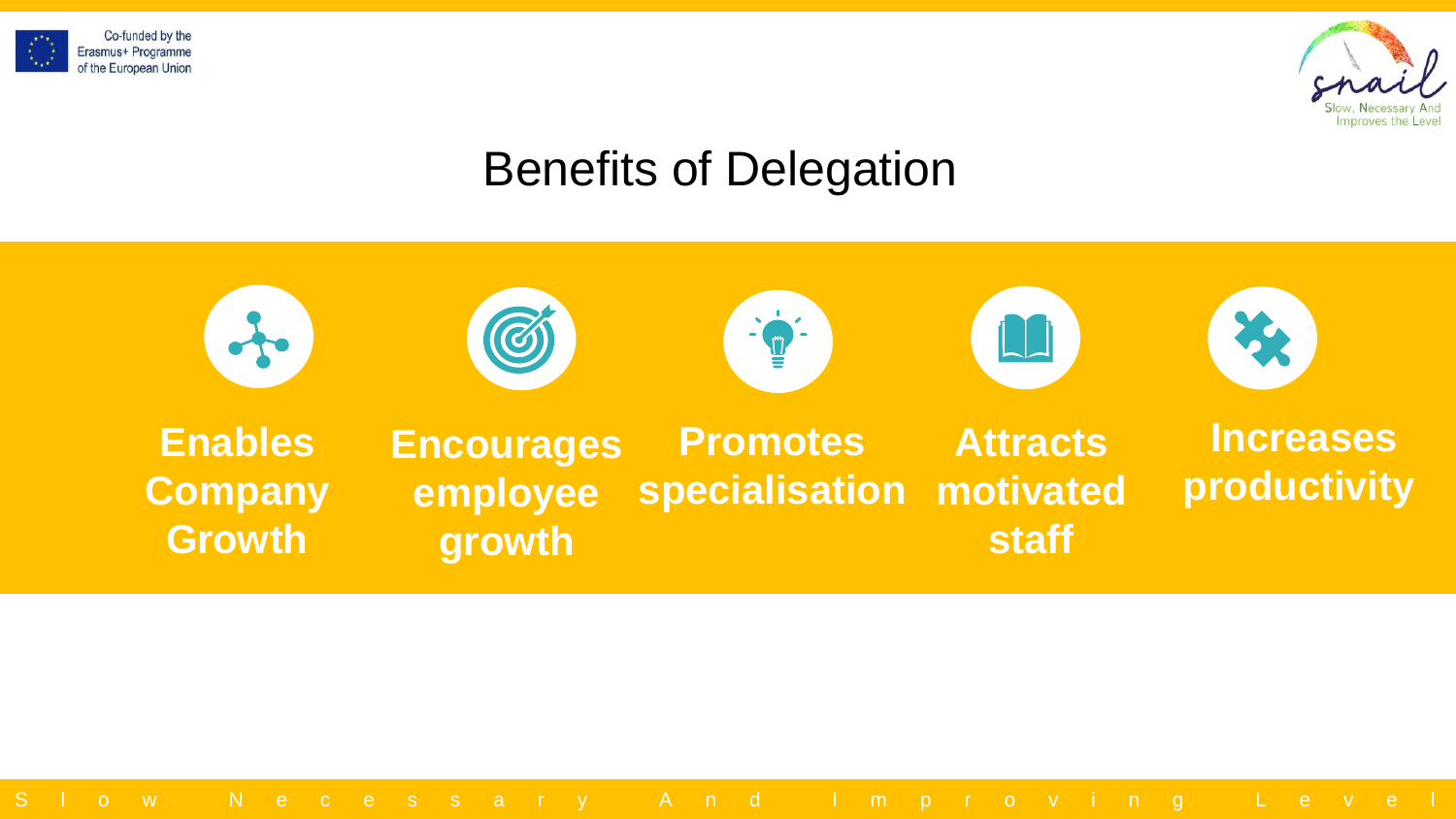

Benefits of Delegation





- **01** F Better able to analyse the function or tasks
	- Good link to the company overall objectives
	- Introduction of tasks that are relevant to the company



- Good knowledge of the qualities and skills of the candidates
- Better able to explore their motivation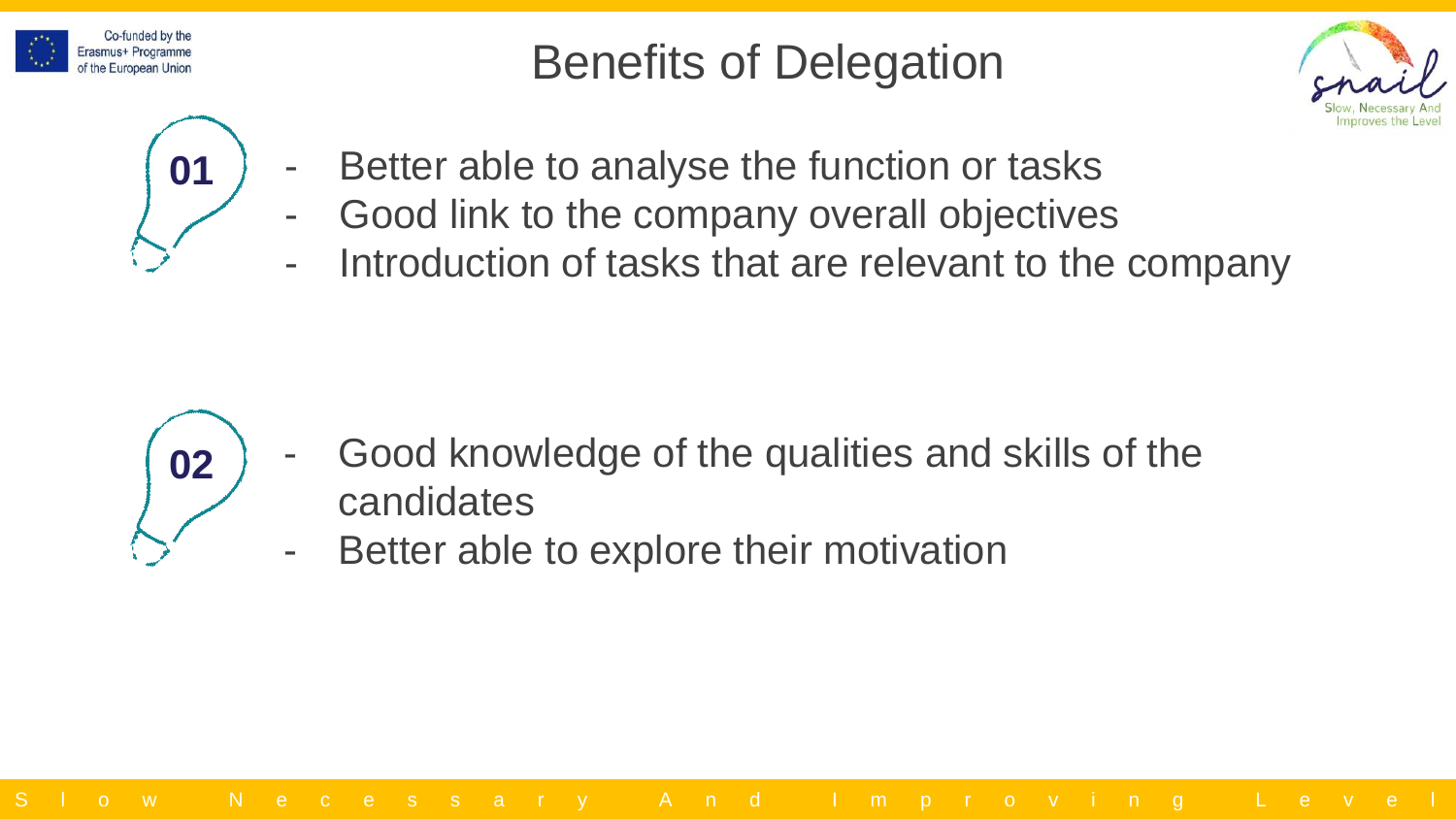

#### Benefits of Delegation



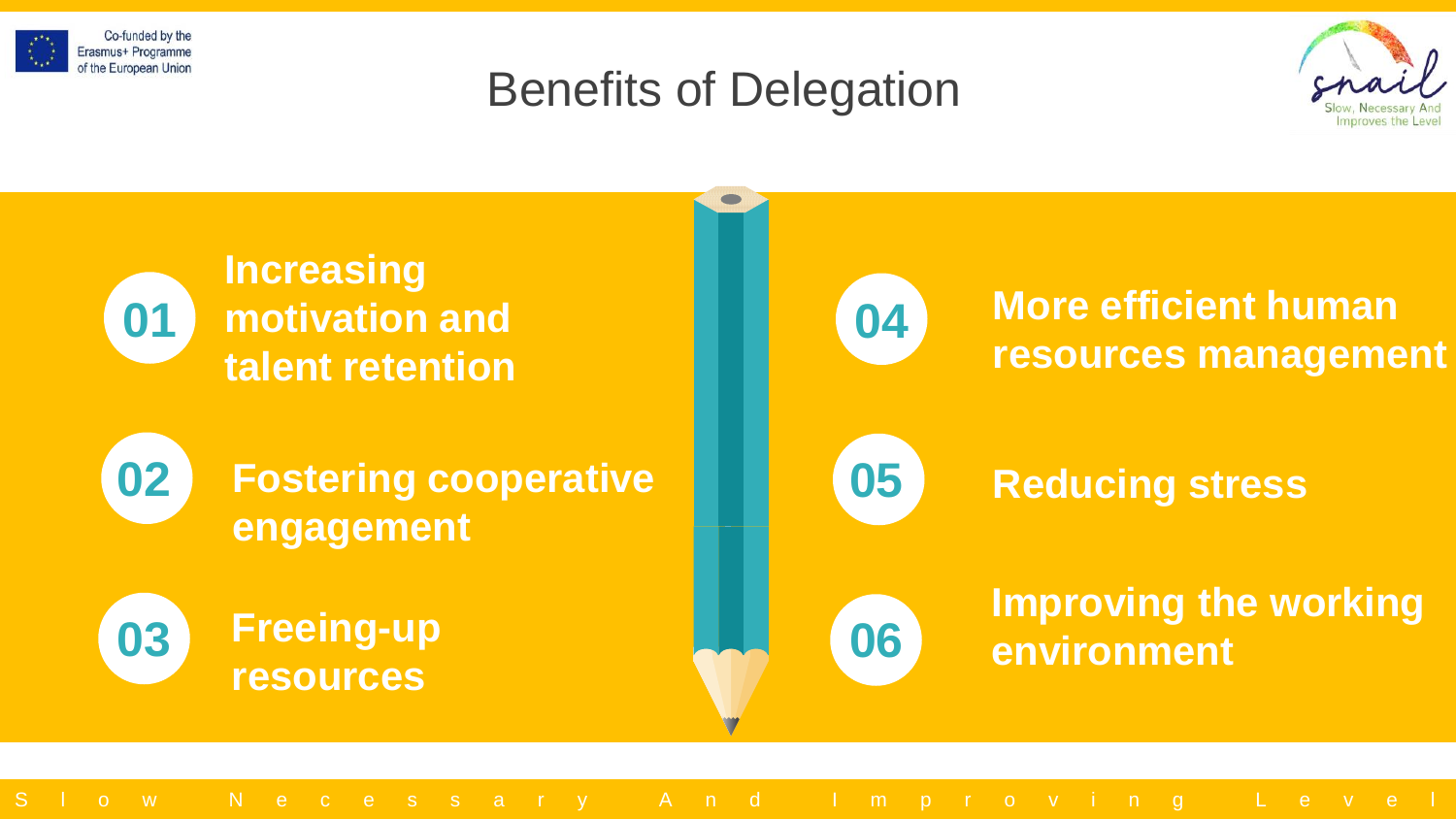

Principles of Delegation





**01 Principle of result expected:** means that goals, standards of performance and targets need to be clearly outlined to direct the actions of the subordinate to completion of the task.



**Principle of parity of authority and responsibility:** Each individual in an organisation requires the necessary authorities in order to effectively carry out assigned tasks.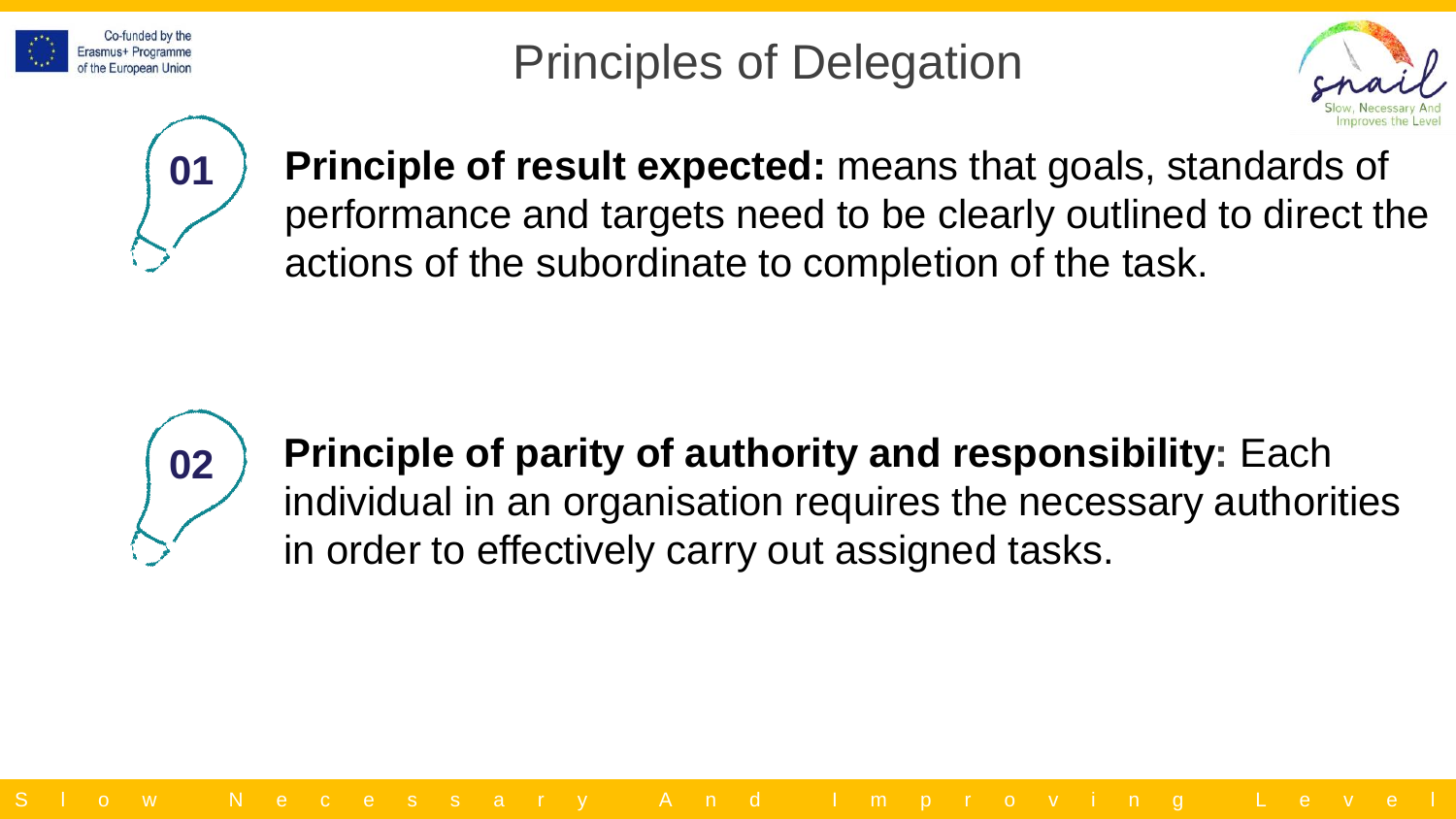

Principles of Delegation





**03 Principle of absoluteness of responsibility:** Responsibility is absolute, with a manager remaining accountable for the actions of their subordinates.



**Principle of unity of command:** From unity of command, empl oyees should only have one supervisor, who they report to, are granted authority by and receive orders from.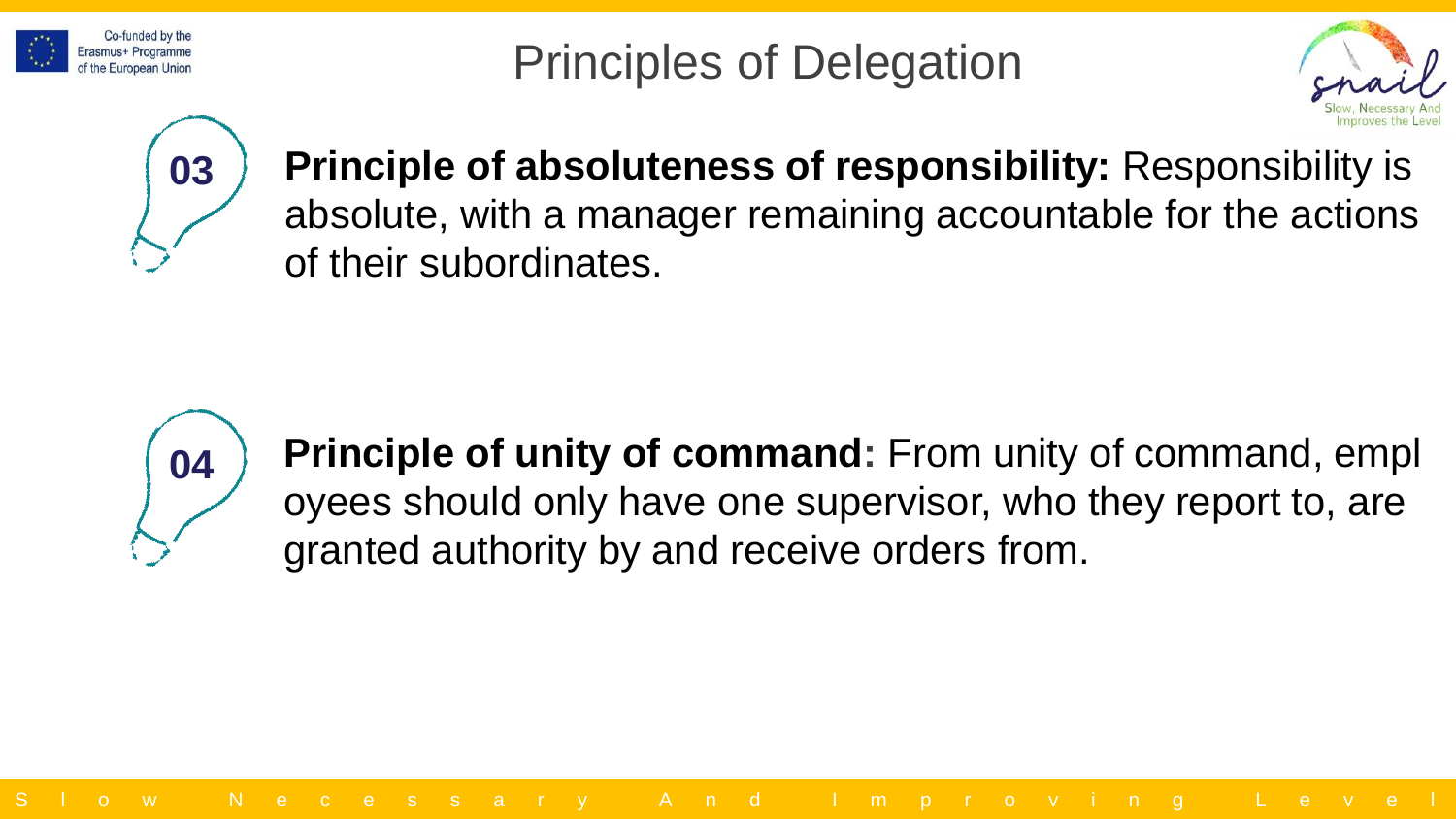

Principles of Delegation





**05** The scalar principle: The scalar principle asserts that there are clear and formal lines of hierarchal authority within an organisation.



**Principle of exception:** Employees should be given complete freedom to fulfil their responsibilities within the purview of their authority.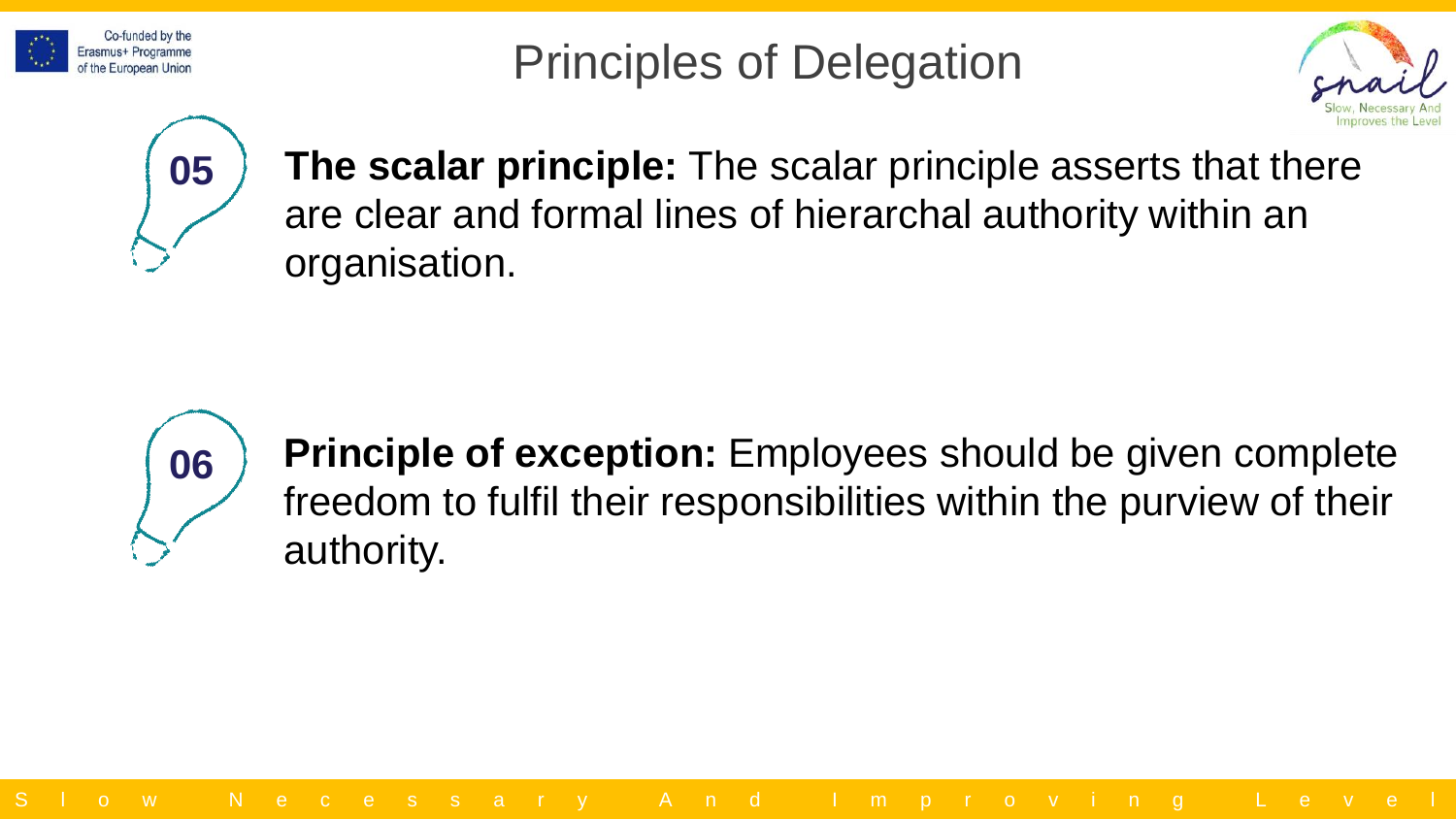

# Micro-Management



It is the practice of management staff paying strict attention to small details of a job



**161** 

It is associated with a dictatorial and overly controlling style

Based on the personal preferences of the boss in many instances



Often negatively affects employee´s morale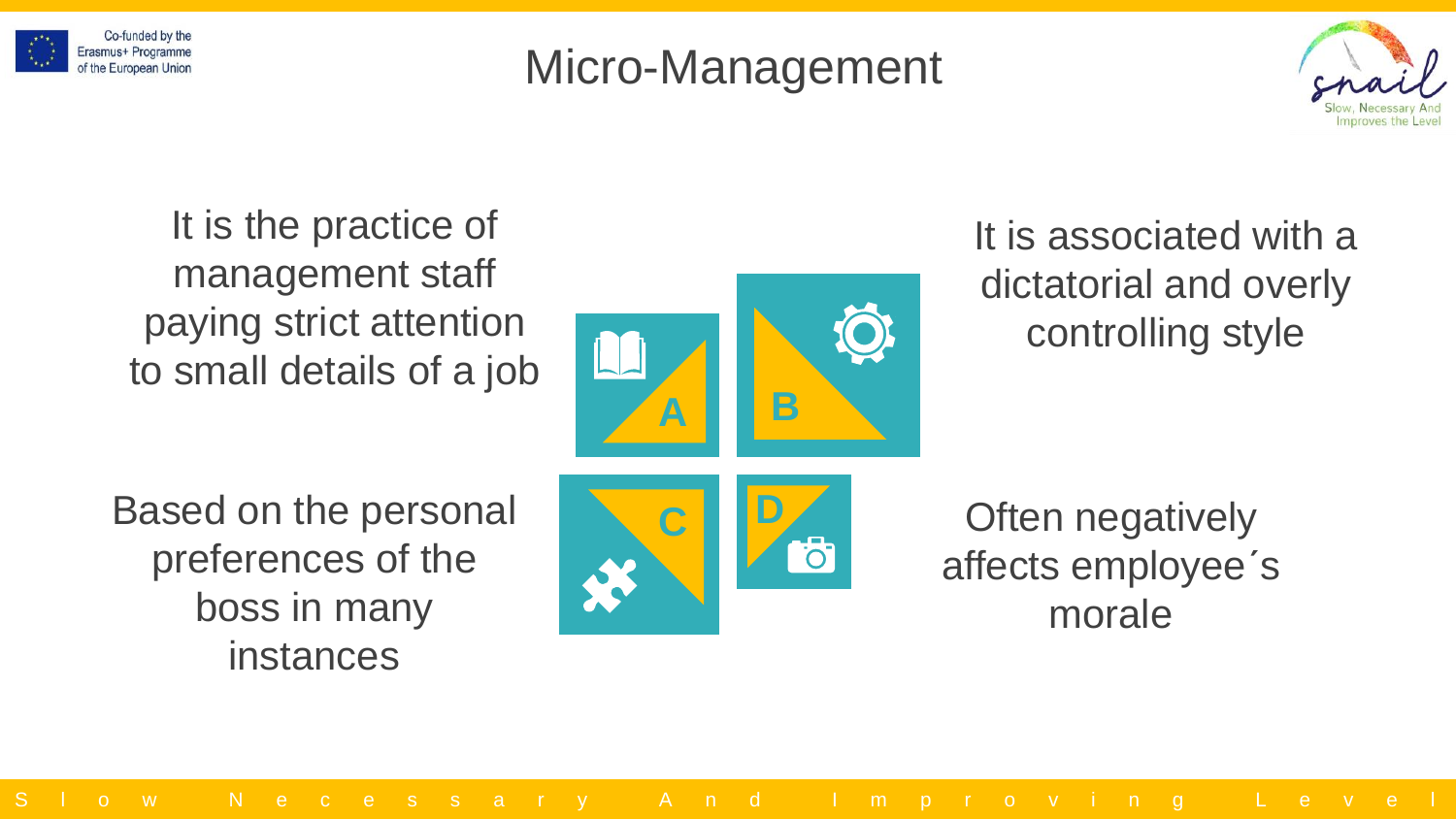



# Delegation and Slow Work

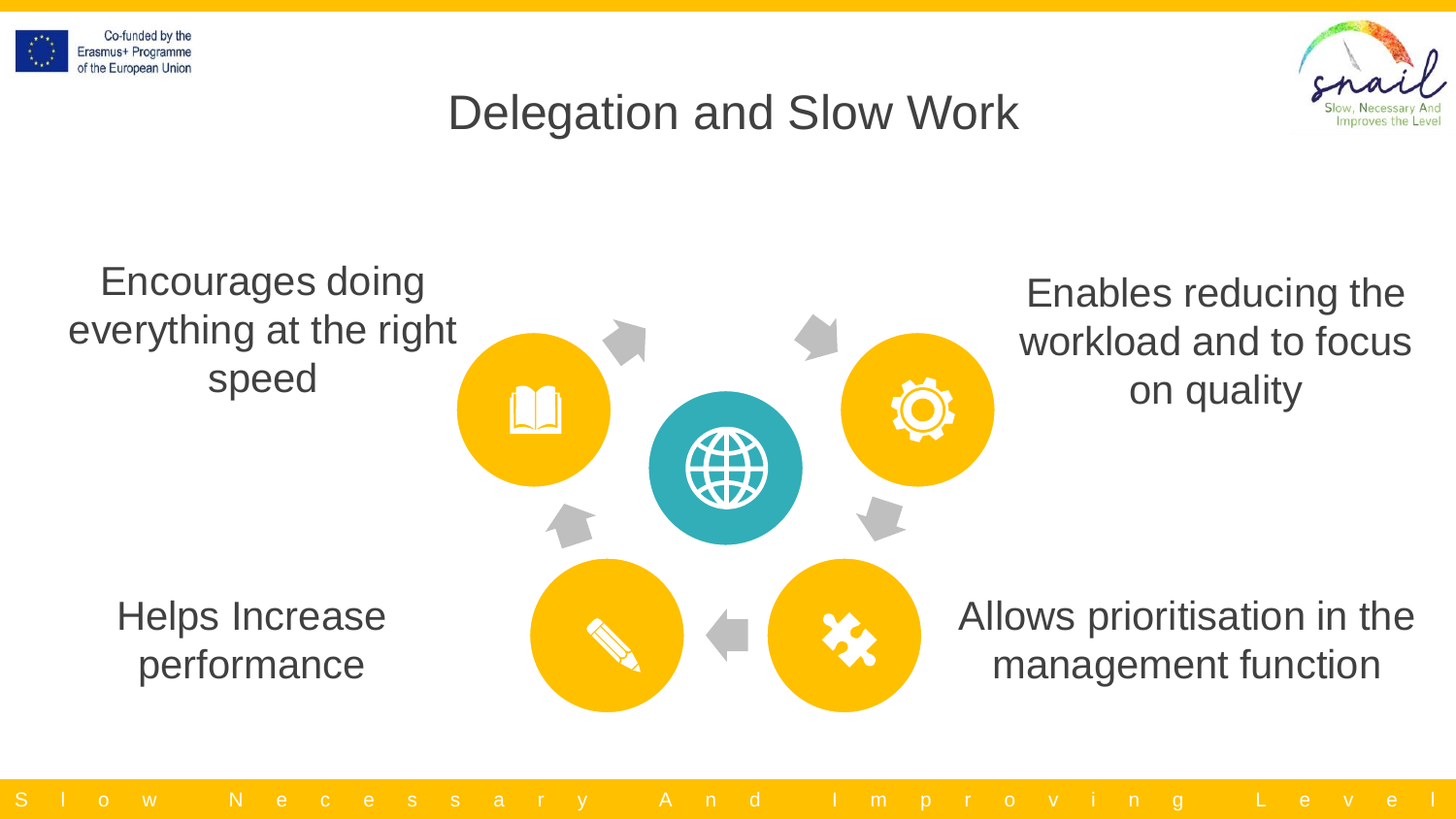

# Delegation and Time Management



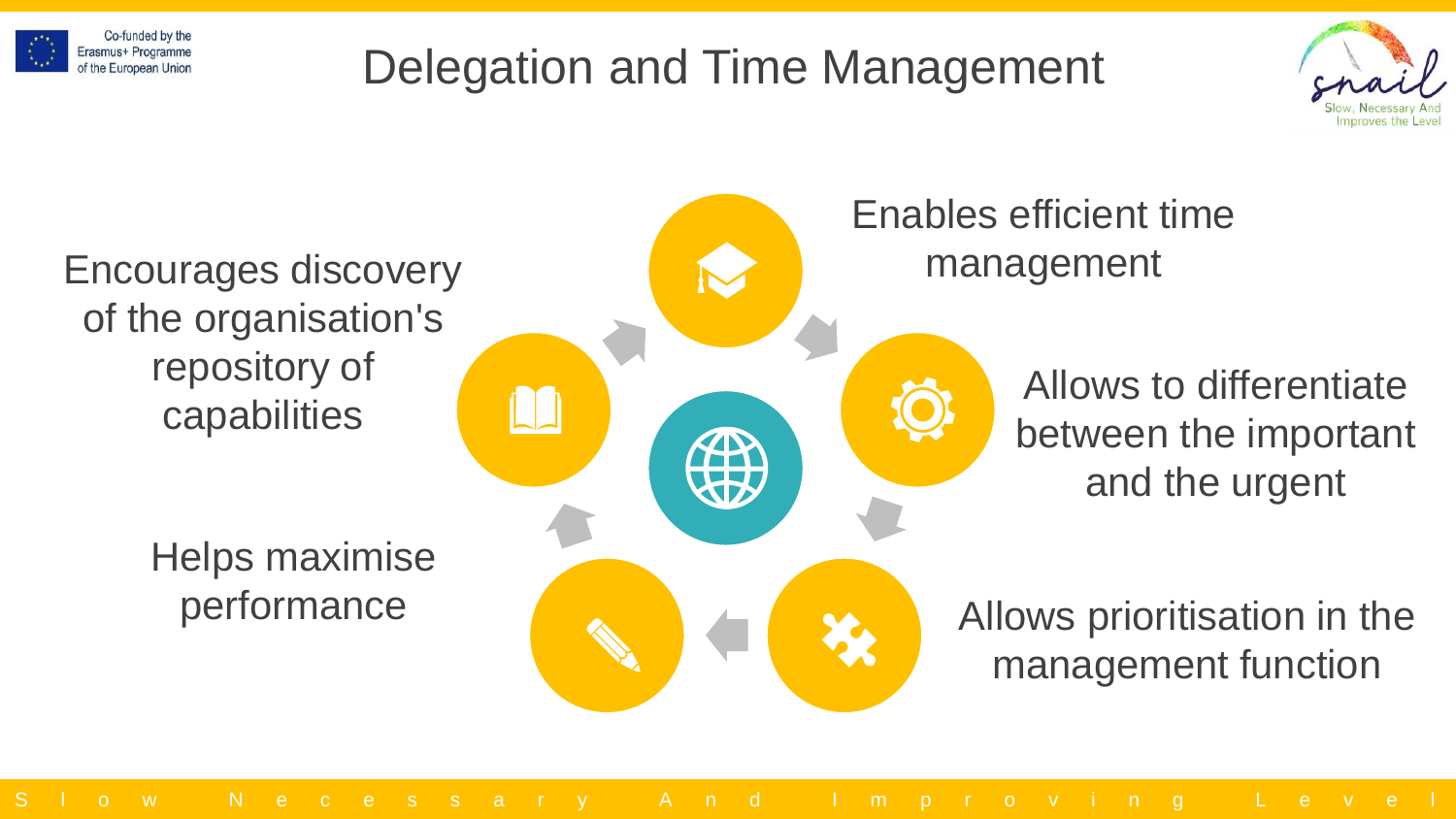